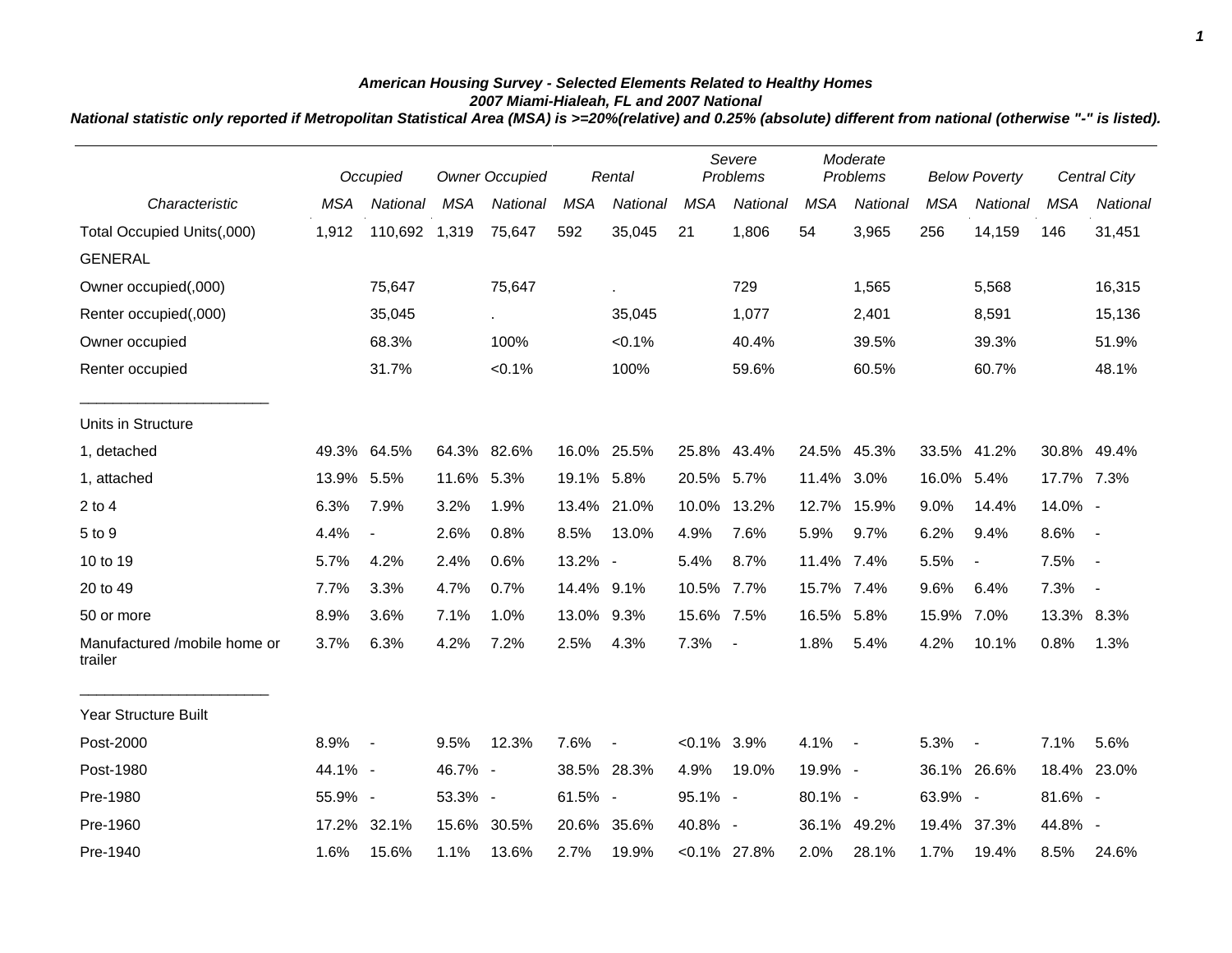|                                                        |            | Occupied                 |         | <b>Owner Occupied</b> |            | Rental   |                | Severe<br>Problems |                | Moderate<br>Problems |                 | <b>Below Poverty</b> |                 | Central City |
|--------------------------------------------------------|------------|--------------------------|---------|-----------------------|------------|----------|----------------|--------------------|----------------|----------------------|-----------------|----------------------|-----------------|--------------|
| Characteristic                                         | MSA        | National                 | MSA     | National              | MSA        | National | MSA            | National           | MSA            | National             | MSA             | National             | MSA             | National     |
| Foundation (for 1-unit not<br>manufactured)            |            |                          |         |                       |            |          |                |                    |                |                      |                 |                      |                 |              |
| 1-Unit not manufactured(,000)                          | 1,210      | 77,517                   | 1,002   | 66,554                | 208        | 10,963   | 10             | 887                | 19             | 1,916                | 127             | 6,602                | 71              | 17,830       |
| With a basement under all of<br>house                  |            | $< 0.1\%$ 33.1%          | <0.1%   | 34.6%                 | $< 0.1\%$  | 24.1%    | <0.1%          | 31.3%              | $< 0.1\%$      | 15.8%                | $< 0.1\%$ 26.9% |                      | $< 0.1\%$ 32.8% |              |
| With a basement under part of<br>house                 | 0.1%       | 10.7%                    | 0.1%    | 11.3%                 | <0.1% 7.1% |          |                | $<0.1\%$ 10.7%     |                | $< 0.1\%$ 10.4%      | $< 0.1\%$ 8.1%  |                      | $<0.1\%$ 8.1%   |              |
| With a crawl space                                     | 5.2%       | 23.3%                    | 4.7%    | 22.5%                 | 7.3%       | 28.8%    |                | 10.6% 30.9%        |                | 11.7% 48.5%          | 7.5%            | 29.7%                | 20.9% -         |              |
| On a concrete slab                                     | 94.0%      | 31.5%                    | 94.5%   | 30.4%                 | 91.6%      | 38.1%    |                | 77.4% 24.2%        | 88.3%          | 20.6%                | 90.8%           | 32.7%                | 77.4%           | 35.9%        |
| In some other way                                      | 0.7%       | 1.4%                     | 0.6%    | 1.3%                  | 1.1%       | 2.0%     | 12.1% 3.0%     |                    | $< 0.1\%$ 4.7% |                      | 1.7%            | 2.7%                 | 1.7%            | 1.2%         |
| <b>EXTERIOR</b>                                        |            |                          |         |                       |            |          |                |                    |                |                      |                 |                      |                 |              |
| <b>External Building Conditions (non</b><br>multiunit) |            |                          |         |                       |            |          |                |                    |                |                      |                 |                      |                 |              |
| Sagging roof                                           | 1.7%       | 2.3%                     | 1.5%    | 1.9%                  | 2.5%       | 4.5%     | 13.6% 8.4%     |                    |                | $< 0.1\%$ 14.2%      | 2.6%            | 5.1%                 | 1.4%            | 2.7%         |
| Missing roofing material                               | 8.7%       | 4.7%                     | 8.7%    | 4.4%                  | 8.6%       | 6.4%     |                | 31.9% 11.3%        | 19.5% -        |                      | 12.2%           | 7.7%                 | 15.0% 5.1%      |              |
| Hole in roof                                           | 1.6%       | $\blacksquare$           | 1.6%    | $\overline{a}$        | 1.9%       | 3.4%     |                | $< 0.1\%$ 10.9%    | 10.8% -        |                      | 1.5%            | 3.4%                 | 1.4%            | 2.1%         |
| Missing bricks, siding, other<br>outside wall material | 1.0%       | 2.6%                     | 1.0%    | 2.1%                  | 1.0%       | 5.2%     |                | $< 0.1\%$ 12.9%    |                | $<0.1\%$ 13.3%       | 1.6%            | 5.6%                 | $< 0.1\%$ 3.0%  |              |
| Sloping outside walls                                  | 0.9%       | 1.4%                     | 0.7%    | 1.1%                  | 1.8%       | 3.6%     | $< 0.1\%$ 8.5% |                    | $< 0.1\%$ 9.0% |                      | $< 0.1\%$ 3.1%  |                      | $< 0.1\%$ 1.7%  |              |
| Boarded up windows                                     | 2.9%       | 1.0%                     | 2.2%    | 0.8%                  | 6.0%       | 2.2%     | $< 0.1\%$ 5.6% |                    | 20.6% 5.7%     |                      | 5.0%            | 3.1%                 | 4.6%            | 1.5%         |
| <b>Broken windows</b>                                  | 3.2%       | $\overline{\phantom{a}}$ | 2.5%    |                       | 6.7%       |          |                | 24.0% 15.5%        | 9.9%           | 15.4%                | 4.3%            | 7.8%                 | 4.5%            |              |
| Bars on windows                                        | 15.0% 3.7% |                          | 12.8%   | 3.4%                  | 25.2%      | 5.0%     | 39.5% 6.4%     |                    | 37.3%          | 9.1%                 | 21.4%           | 6.5%                 | 56.9%           | 10.2%        |
| Foundation crumbling or has open<br>crack or hole      | 0.8%       | 2.6%                     | 0.9%    | 2.2%                  | 0.5%       | 4.9%     | $< 0.1\%$ 8.7% |                    | 5.3%           | 12.8%                | $<0.1\%$ 4.3%   |                      | 1.4%            | 3.4%         |
| None of the above                                      | 73.6% -    |                          | 76.1% - |                       | $61.8\%$ - |          |                | 27.7% 61.9%        | 48.1% -        |                      | 65.1% -         |                      | 34.1% 75.0%     |              |
| None of the above(excluding bars) 84.4% -              |            |                          | 85.6% - |                       | 78.5% -    |          | 57.7% -        |                    | 64.8% -        |                      | 80.6% -         |                      | 81.5% -         |              |
| Water Leakage During Last 12                           |            |                          |         |                       |            |          |                |                    |                |                      |                 |                      |                 |              |

*2*

Months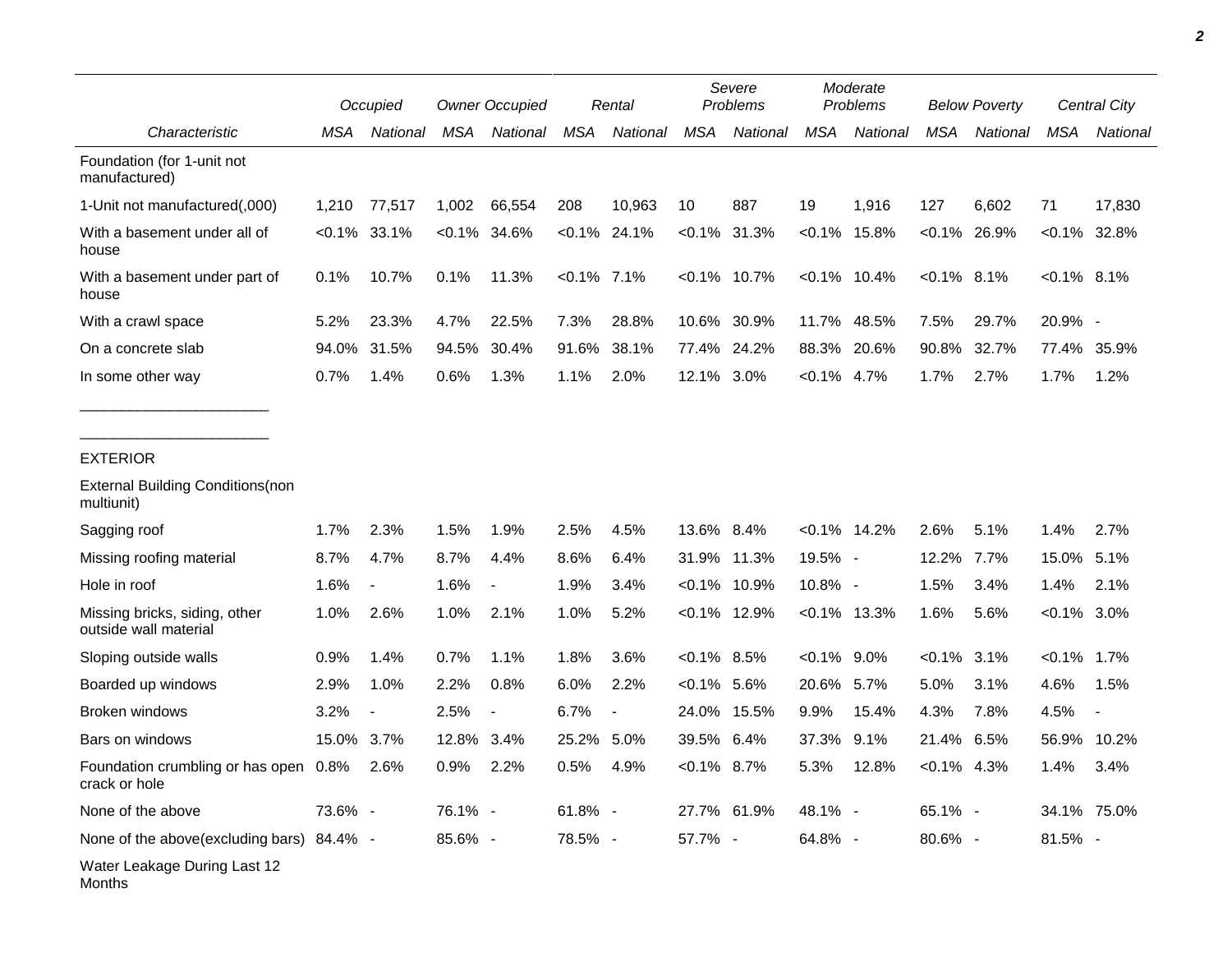|                                         |                | Occupied                 |           | <b>Owner Occupied</b>    |               | Rental                   |                | Severe<br><b>Problems</b> |                | Moderate<br>Problems |                | <b>Below Poverty</b>     |            | <b>Central City</b>      |  |
|-----------------------------------------|----------------|--------------------------|-----------|--------------------------|---------------|--------------------------|----------------|---------------------------|----------------|----------------------|----------------|--------------------------|------------|--------------------------|--|
| Characteristic                          | MSA            | National                 | MSA       | National                 | MSA           | National                 | <b>MSA</b>     | National                  | MSA            | National             | <b>MSA</b>     | National                 | MSA        | National                 |  |
| With leakage from outside<br>structure  | 7.1%           | 10.4%                    | 7.0%      | 10.9%                    | 7.3%          | 9.2%                     | 5.7%           | 19.0%                     | 29.0% -        |                      | 7.3%           | 9.8%                     | $11.4\%$ - |                          |  |
| Roof                                    | 5.0%           | $\overline{\phantom{a}}$ | 5.2%      | $\overline{\phantom{a}}$ | 4.6%          | $\overline{\phantom{a}}$ | 5.4%           | 11.8%                     | 20.8% -        |                      | 4.1%           | 5.4%                     | 7.4%       | 5.1%                     |  |
| <b>Basement leak</b>                    | $< 0.1\%$ 3.8% |                          | $< 0.1\%$ | 4.6%                     | $<0.1\%$ 1.9% |                          | $< 0.1\%$      | 4.4%                      | $< 0.1\%$ 7.3% |                      | $< 0.1\%$ 2.3% |                          | <0.1%      | 3.6%                     |  |
| Walls, closed windows, or doors<br>leak | 1.7%           | $\blacksquare$           | 1.2%      | 1.5%                     | 2.7%          | $\overline{\phantom{a}}$ | $<0.1\%$ 6.2%  |                           | 10.5% 7.4%     |                      | 2.3%           | $\overline{\phantom{a}}$ | 4.7%       | 2.2%                     |  |
| Other or Unknown exterior Leak          | 0.6%           | 1.1%                     | 0.6%      | 1.1%                     | 0.4%          | 1.3%                     | $< 0.1\%$ 1.9% |                           | 2.7%           | 3.3%                 | 1.2%           | $\sim$                   | 0.8%       | 1.4%                     |  |
| <b>INTERIOR</b>                         |                |                          |           |                          |               |                          |                |                           |                |                      |                |                          |            |                          |  |
| Damage                                  |                |                          |           |                          |               |                          |                |                           |                |                      |                |                          |            |                          |  |
| Holes in floors                         | 1.0%           | $\overline{\phantom{a}}$ | 0.7%      | $\overline{\phantom{a}}$ | 1.7%          | $\blacksquare$           | 5.4%           | 8.7%                      | 16.1% 9.7%     |                      | 2.2%           | 2.7%                     | 3.0%       | 1.4%                     |  |
| Open cracks or holes                    | 2.8%           | 4.8%                     | 2.1%      | 3.7%                     | 4.4%          | 7.2%                     | $18.1\%$ -     |                           | $31.9\%$ -     |                      | 5.7%           | 8.0%                     | 6.9%       | $\overline{\phantom{a}}$ |  |
| Broken plaster or peeling paint         | 1.9%           | $\overline{\phantom{a}}$ | 1.3%      | $\overline{\phantom{a}}$ | 3.2%          | $\overline{\phantom{a}}$ |                | 18.1% 10.4%               | 20.1% -        |                      | 3.9%           | $\overline{\phantom{a}}$ | 5.4%       | 3.1%                     |  |
| Water Leakage During Last 12<br>Months  |                |                          |           |                          |               |                          |                |                           |                |                      |                |                          |            |                          |  |
| With leakage from inside structure      | 6.1%           | 8.0%                     | 5.6%      | $\overline{\phantom{a}}$ | 7.1%          | 10.8%                    | 5.7%           | 17.6%                     | 21.7% -        |                      | 5.5%           | 10.2%                    | 6.7%       | 9.1%                     |  |
| Fixtures backed up or overflowed        | 1.3%           | 2.2%                     | 1.4%      | 1.8%                     | 0.9%          | 3.0%                     | $<0.1\%$ 5.1%  |                           | 6.7%           | 8.9%                 | 1.3%           | 3.0%                     | 2.3%       |                          |  |
| Pipes leaked                            | 1.8%           | 3.6%                     | 1.5%      | 2.9%                     | 2.4%          | 5.1%                     | 5.4%           | 10.0%                     | 4.7%           | 13.4%                | 2.6%           | 5.0%                     | 3.2%       | 4.0%                     |  |
| Broken water heater                     | 0.8%           | $\overline{\phantom{a}}$ | 0.8%      | $\overline{a}$           | 0.7%          | $\overline{\phantom{a}}$ | $< 0.1\%$      | 1.3%                      | 4.9%           | 2.4%                 | 0.9%           | $\overline{\phantom{a}}$ | 0.7%       | $\blacksquare$           |  |
| Other or Unknown                        | 2.6%           | $\blacksquare$           | 2.2%      | 1.7%                     | 3.4%          | $\overline{\phantom{a}}$ | $< 0.1\%$ 5.0% |                           | 11.5%          | 8.3%                 | 1.3%           | 2.5%                     | 1.6%       | 2.7%                     |  |
| Rodents                                 |                |                          |           |                          |               |                          |                |                           |                |                      |                |                          |            |                          |  |
| Signs of rats in last 3 mon.            | 1.2%           | 0.7%                     | 0.9%      | 0.6%                     | 1.9%          | 1.1%                     | 6.0%           |                           | 10.1%          | $3.7\%$              | 1.3%           | $\overline{\phantom{a}}$ | 2.5%       | 1.2%                     |  |
| Signs of mice in last 3 mon.            | 1.5%           | 5.5%                     | 0.7%      | 5.3%                     | 3.1%          | 6.0%                     |                | $< 0.1\%$ 12.8%           |                | 22.2% 12.5%          | 3.0%           | 8.2%                     | 4.7%       | $\overline{\phantom{a}}$ |  |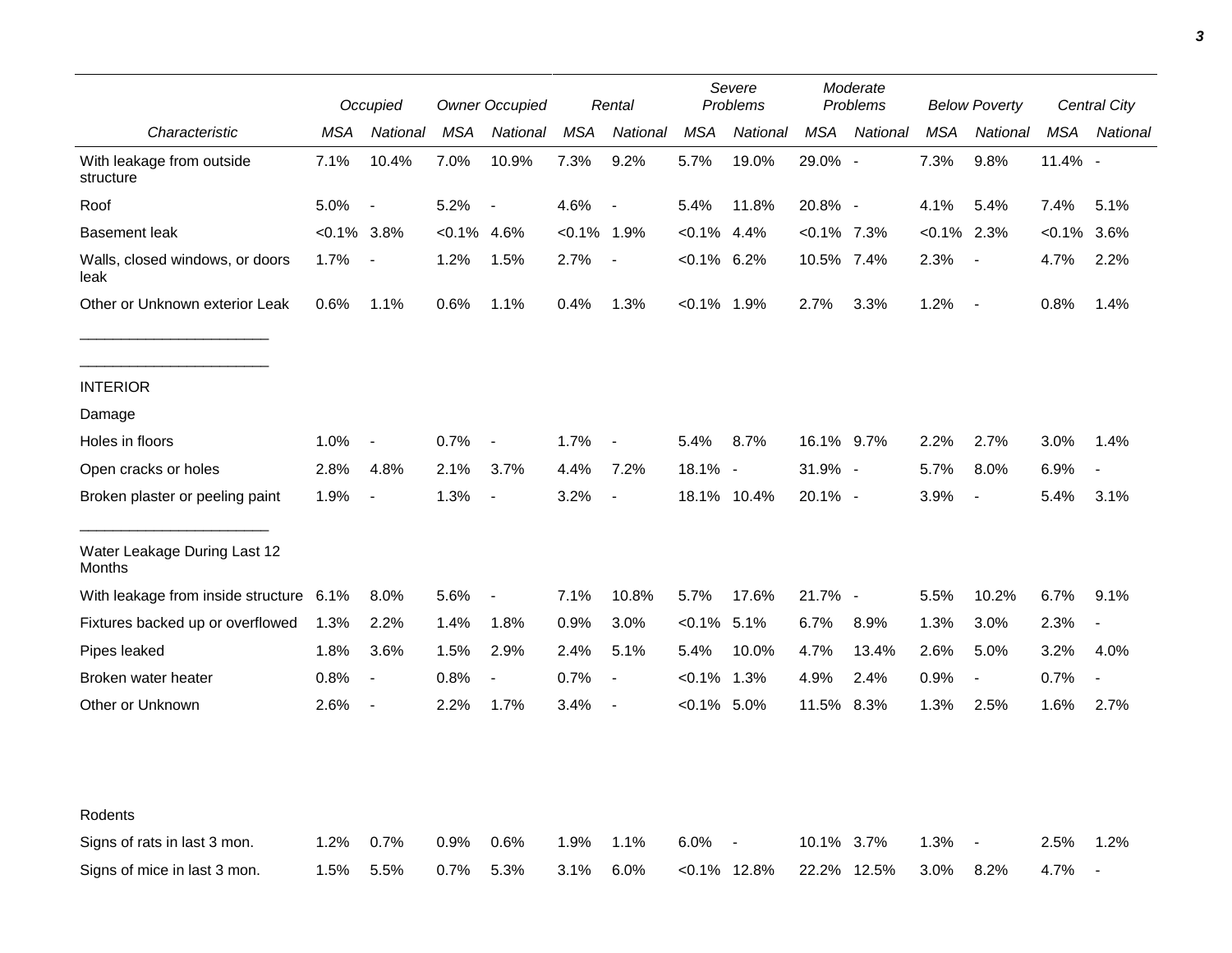|                                                           |             | Occupied                 |                | <b>Owner Occupied</b>    |                | Rental         |                | Severe<br>Problems |                | Moderate<br>Problems |                | <b>Below Poverty</b>     |                | <b>Central City</b> |
|-----------------------------------------------------------|-------------|--------------------------|----------------|--------------------------|----------------|----------------|----------------|--------------------|----------------|----------------------|----------------|--------------------------|----------------|---------------------|
| Characteristic                                            | <b>MSA</b>  | National                 | <b>MSA</b>     | National                 | <b>MSA</b>     | National       | <b>MSA</b>     | National           | <b>MSA</b>     | National             | <b>MSA</b>     | National                 | <b>MSA</b>     | National            |
| Signs of rodents, not sure which<br>kind in last 3 mon.   | 0.6%        | $\blacksquare$           | 0.5%           |                          | 0.9%           | 0.7%           | 10.9%          | 3.0%               | 5.7%           | 1.5%                 | 2.1%           | 0.7%                     | 3.2%           | 0.7%                |
| Electrical                                                |             |                          |                |                          |                |                |                |                    |                |                      |                |                          |                |                     |
| No electrical wiring                                      | $< 0.1\%$ - |                          | $< 0.1\%$ 0.1% |                          | $< 0.1\%$ -    |                | $< 0.1\%$ 2.4% |                    | $< 0.1\%$      | 0.0%                 | $< 0.1\%$ 0.1% |                          | $< 0.1\%$ -    |                     |
| Exposed wiring                                            | 0.7%        | $\sim$                   | 0.7%           | $\sim$                   | 0.8%           | 1.4%           | $<0.1\%$ 3.0%  |                    | 3.9%           | 1.9%                 | 1.8%           |                          | 2.4%           | 1.2%                |
| Rooms without electric outlets                            | 1.3%        | $\blacksquare$           | 1.0%           |                          | 1.8%           | $\blacksquare$ | $< 0.1\%$      | 7.8%               | 6.2%           | 3.1%                 | 1.1%           | 2.4%                     | 2.5%           | 1.6%                |
| Fuses/breakers blown in last 3<br>mon.                    | 5.2%        | 9.2%                     | 5.4%           | 9.2%                     | 4.7%           | 9.2%           | $< 0.1\%$      | 15.1%              | 18.7% -        |                      | 4.3%           | 7.8%                     | 1.5%           | 9.7%                |
| Sanitation                                                |             |                          |                |                          |                |                |                |                    |                |                      |                |                          |                |                     |
| Lacking complete kitchen facilities                       | 1.3%        | 1.6%                     | 0.3%           | $\overline{\phantom{a}}$ | 3.4%           | $\blacksquare$ | 5.4%           | 8.9%               | 43.8% -        |                      | 3.8%           |                          | 1.5%           | 2.8%                |
| Lacking some or all plumbing<br>facilities                | 1.0%        | $\blacksquare$           | 0.7%           | $\sim$                   | 1.5%           | 2.0%           |                | 89.7% 69.7%        | $< 0.1\%$ 0.0% |                      | 2.2%           | $\overline{\phantom{a}}$ | 2.9%           | 1.7%                |
| Water not safe to drink                                   | 14.5%       | 8.1%                     | 12.8% 6.5%     |                          | 18.3%          | 11.6%          |                | $< 0.1\%$ 15.0%    | 27.8%          | 13.8%                | 15.9%          | 11.5%                    | 17.1%          | 10.0%               |
| Water stoppage in last 3 mon.                             | 2.4%        | 3.4%                     | 2.4%           |                          | 2.4%           | 4.7%           | $< 0.1\%$ 8.9% |                    | 11.9%          | 6.3%                 | 3.1%           | 3.9%                     | 2.3%           | 3.4%                |
| No flush toilets working some time 2.2%<br>in last 3 mon. |             | $\overline{\phantom{a}}$ | 1.4%           | 1.1%                     | 3.8%           | $\blacksquare$ | $< 0.1\%$ 7.4% |                    | 17.9%          | $9.9\%$              | 2.0%           | 4.1%                     | 4.1%           | 2.6%                |
| With sewage disposal breakdowns 0.6%<br>in last 3 mon.    |             | 1.3%                     | 0.4%           | 1.1%                     | 1.1%           | 1.7%           | $< 0.1\%$ 3.9% |                    | 9.4%           | 3.9%                 | 0.8%           | 1.7%                     | 1.4%           | $\sim$              |
| Septic tank, cesspool, chemical<br>toilet                 | 6.6%        | 20.0%                    | 8.1%           | 25.8%                    | 3.2%           | 7.6%           | 4.7%           | 15.1%              | 4.3%           | 17.6%                | 3.8%           | 14.7%                    | $< 0.1\%$ 1.2% |                     |
| With septic tank or cesspool<br>breakdowns in last 3 mon. | $< 0.1\%$   | 0.3%                     | $< 0.1\%$ 0.3% |                          | $< 0.1\%$ 0.2% |                | $< 0.1\%$ 1.3% |                    | $<0.1\%$ 0.3%  |                      | $<0.1\%$ 0.3%  |                          | $< 0.1\%$ -    |                     |

## HEATING/FUEL

Main Heating Equipment Warm-air furnace 23.0% 62.9% 23.3% 67.4% 22.3% 53.2% 10.5% 44.3% 16.0% 39.7% 19.3% 56.3% 27.3% 60.5% Steam or hot water system 0.3% 11.5% 0.2% 9.9% 0.7% 15.0% <0.1% 21.9% <0.1% 11.2% 1.1% 12.8% 0.7% 16.5%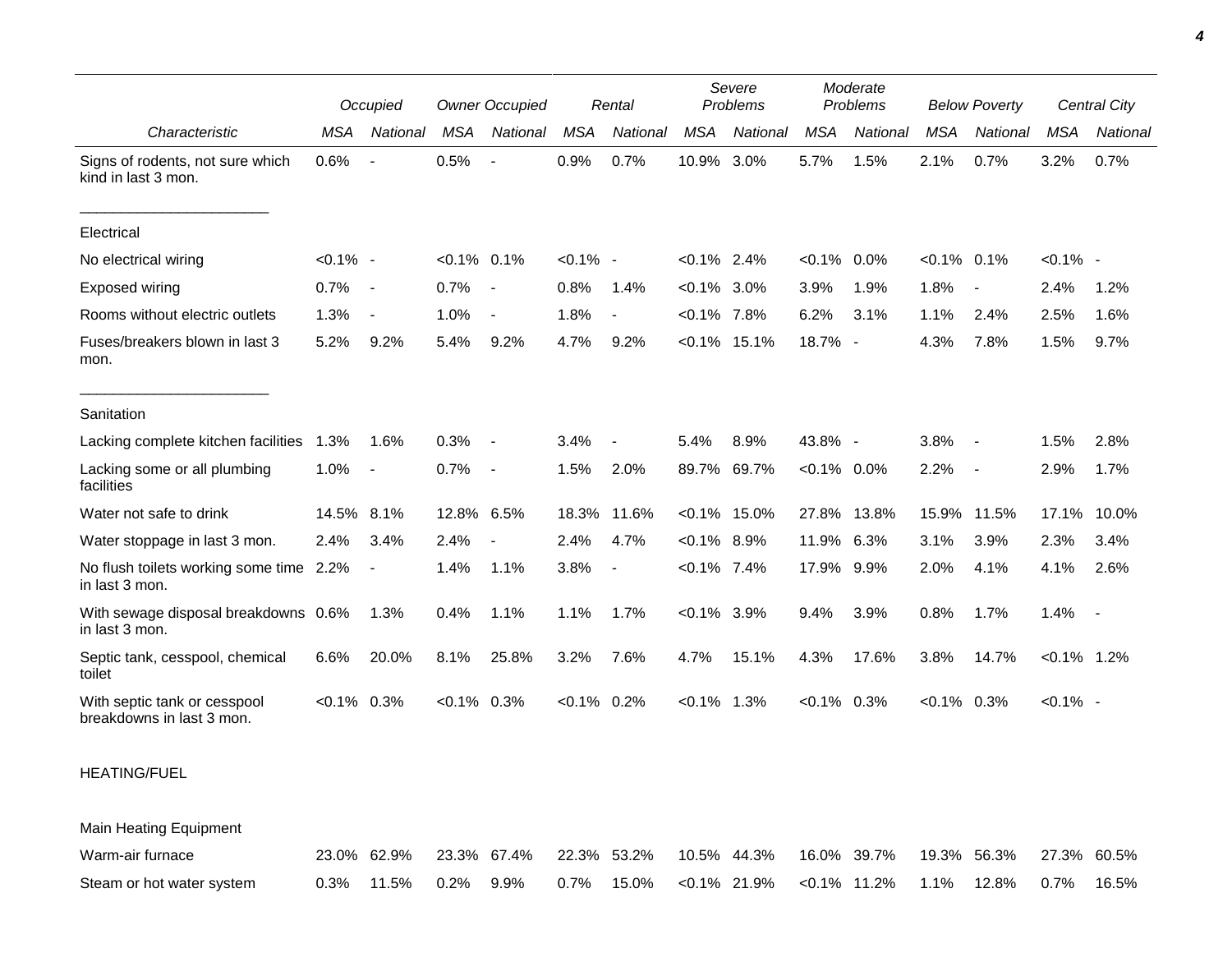|                                                         |                | Occupied                 | <b>Owner Occupied</b> |                          | Rental         |                | Severe<br>Problems |                 | Moderate<br>Problems |                          | <b>Below Poverty</b> |           | <b>Central City</b> |                          |
|---------------------------------------------------------|----------------|--------------------------|-----------------------|--------------------------|----------------|----------------|--------------------|-----------------|----------------------|--------------------------|----------------------|-----------|---------------------|--------------------------|
| Characteristic                                          | <b>MSA</b>     | National                 | <b>MSA</b>            | National                 | <b>MSA</b>     | National       | <b>MSA</b>         | National        | <b>MSA</b>           | National                 | <b>MSA</b>           | National  | <b>MSA</b>          | National                 |
| Electric heat pump                                      | 64.9%          | 11.7%                    | 68.1%                 | 12.6%                    | 57.9%          | 9.8%           | 61.8% 7.3%         |                 | 62.4%                | 4.5%                     | 57.6%                | 8.5%      | 50.4%               | 8.5%                     |
| Built-in electric units                                 | 1.3%           | 4.3%                     | 1.0%                  | 2.8%                     | 1.9%           | 7.6%           | $< 0.1\%$ 5.2%     |                 | 1.9%                 | 5.1%                     | 2.3%                 | 6.4%      | 2.2%                | 3.8%                     |
| Floor, wall, or other built-in hot air<br>without ducts | 2.0%           | 4.5%                     | 1.6%                  | 2.7%                     | 2.9%           | 8.4%           | $< 0.1\%$ 7.8%     |                 | 1.9%                 | 4.9%                     | 3.1%                 | 6.7%      | 2.3%                | 6.4%                     |
| Room heaters with flue                                  | $< 0.1\%$ -    |                          | $< 0.1\%$ -           |                          | $< 0.1\%$ 1.3% |                | $< 0.1\%$ 2.0%     |                 | $< 0.1\%$            | 1.4%                     | $< 0.1\%$            | 1.9%      | $< 0.1\%$ 0.7%      |                          |
| Room heaters without flue                               | 0.2%           | 1.1%                     | 0.2%                  | 1.0%                     | 0.3%           | 1.3%           | $< 0.1\%$ 2.8%     |                 | 7.8%                 | 28.7%                    | 0.8%                 | 2.5%      | 0.7%                | $\overline{\phantom{a}}$ |
| Portable electric heaters                               | 3.6%           | 0.9%                     | 2.6%                  | 0.6%                     | 5.8%           | 1.7%           | 17.6% 3.6%         |                 | 1.9%                 | 2.6%                     | 8.1%                 | 1.8%      | 6.8%                | 1.3%                     |
| <b>Stoves</b>                                           | $< 0.1\%$ -    |                          | $< 0.1\%$ -           |                          | $< 0.1\%$ 0.4% |                | $< 0.1\%$ 3.3%     |                 | $< 0.1\%$            | 0.7%                     | $< 0.1\%$ -          |           | $< 0.1\%$ -         |                          |
| Fireplace with inserts                                  | 0.1%           | $\sim$                   | 0.1%                  | $\overline{\phantom{a}}$ | $< 0.1\%$ 0.1% |                | $< 0.1\%$ 0.1%     |                 | $< 0.1\%$            | 0.1%                     | $< 0.1\%$ 0.1%       |           | $< 0.1\%$ 0.1%      |                          |
| Fireplace without inserts                               | 0.1%           | $\blacksquare$           | $< 0.1\%$ 0.1%        |                          | 0.2%           | $\overline{a}$ | $<0.1\%$ 0.2%      |                 | $< 0.1\%$            | 0.1%                     | 0.4%                 | $< 0.1\%$ |                     | $< 0.1\% < 0.1\%$        |
| Other                                                   | 1.7%           | 0.4%                     | 1.1%                  | 0.4%                     | 3.2%           | 0.5%           | 4.7%               | 0.4%            | 2.0%                 | 0.4%                     | 2.5%                 | 0.9%      | 3.0%                | 0.5%                     |
| No heating equipment                                    | 2.6%           | 0.4%                     | 1.6%                  | 0.3%                     | 4.8%           | 0.7%           | 5.4%               | 0.5%            | 6.1%                 | 0.6%                     | 5.0%                 | 0.7%      | 6.6%                | 0.7%                     |
| Cooking stove                                           | 0.2%           | $\overline{\phantom{a}}$ | 0.2%                  | $\overline{\phantom{a}}$ | $< 0.1\%$      | 0.2%           | $< 0.1\%$          | 0.6%            | $< 0.1\%$            | 0.1%                     | $< 0.1\%$ 0.2%       |           | $< 0.1\%$ 0.2%      |                          |
| <b>Water Heating Fuel</b>                               |                |                          |                       |                          |                |                |                    |                 |                      |                          |                      |           |                     |                          |
| Electricity                                             | 93.2%          | 40.0%                    | 92.2%                 | 37.9%                    |                | 95.5% 44.5%    | 100%               | 35.9%           | 96.0%                | 39.9%                    | 94.5%                | 45.9%     | 93.2%               | 29.6%                    |
| Gas, LP/bottled gas                                     | 6.4%           | 55.2%                    | 7.3%                  | 57.5%                    | 4.5%           | 50.1%          |                    | $< 0.1\%$ 53.7% | 4.0%                 | 55.7%                    | 5.5%                 | 49.5%     | 6.8%                | 64.4%                    |
| Fuel oil                                                | $< 0.1\%$ 4.5% |                          | $< 0.1\%$ 4.2%        |                          | $< 0.1\%$ 5.2% |                | $< 0.1\%$ 9.3%     |                 | $< 0.1\%$            | 4.2%                     | $< 0.1\%$            | 4.5%      | $< 0.1\%$ 5.7%      |                          |
| Kerosene or other liquid fuel                           | $< 0.1\%$ -    |                          | $< 0.1\%$ -           |                          | $< 0.1\%$ -    |                | $< 0.1\%$ 0.2%     |                 | $< 0.1\%$            | 0.1%                     | $< 0.1\%$            | $< 0.1\%$ | $< 0.1\%$ -         |                          |
| Other                                                   | 0.3%           | $\blacksquare$           | 0.5%                  | $\overline{\phantom{a}}$ | $< 0.1\%$ 0.1% |                | $< 0.1\%$          | 0.9%            | $< 0.1\%$            | 0.1%                     | $< 0.1\%$ 0.1%       |           | $< 0.1\%$ 0.2%      |                          |
| Clothes Dryer(,000)                                     | 1,360          | 88,506                   | 1,111                 | 71,443                   | 249            | 17,063         | 10                 | 912             | 14                   | 2,265                    | 124                  | 8,133     | 63                  | 20,153                   |
| Have Clothes Dryer                                      | 71.1% -        |                          | 84.2% -               |                          | 42.0% -        |                | 47.1%              | $\blacksquare$  | 25.8%                | 57.1%                    | 48.6% -              |           | 43.4%               | 64.1%                    |
| Electricity                                             | 95.8% -        |                          | 95.4%                 | 75.0%                    | 97.4% -        |                | 100%               | 75.6%           | 100%                 | $\overline{\phantom{a}}$ | 96.4% -              |           | 96.3%               | 73.4%                    |
| Gas, LP gas (liquid propane)                            | 4.2%           | 22.8%                    | 4.6%                  | 24.9%                    | 2.6%           | 14.1%          | $< 0.1\%$          | 24.1%           | $< 0.1\%$            | 15.7%                    | 3.6%                 | 16.6%     | 3.7%                | 26.6%                    |
| Other                                                   | $< 0.1\%$ -    |                          | $< 0.1\%$ -           |                          | $< 0.1\%$ 0.1% |                | $< 0.1\%$ 0.3%     |                 |                      | $< 0.1\%$ $< 0.1\%$      | $< 0.1\%$ -          |           | $< 0.1\%$ -         |                          |

Heating Problems

\_\_\_\_\_\_\_\_\_\_\_\_\_\_\_\_\_\_\_\_\_\_\_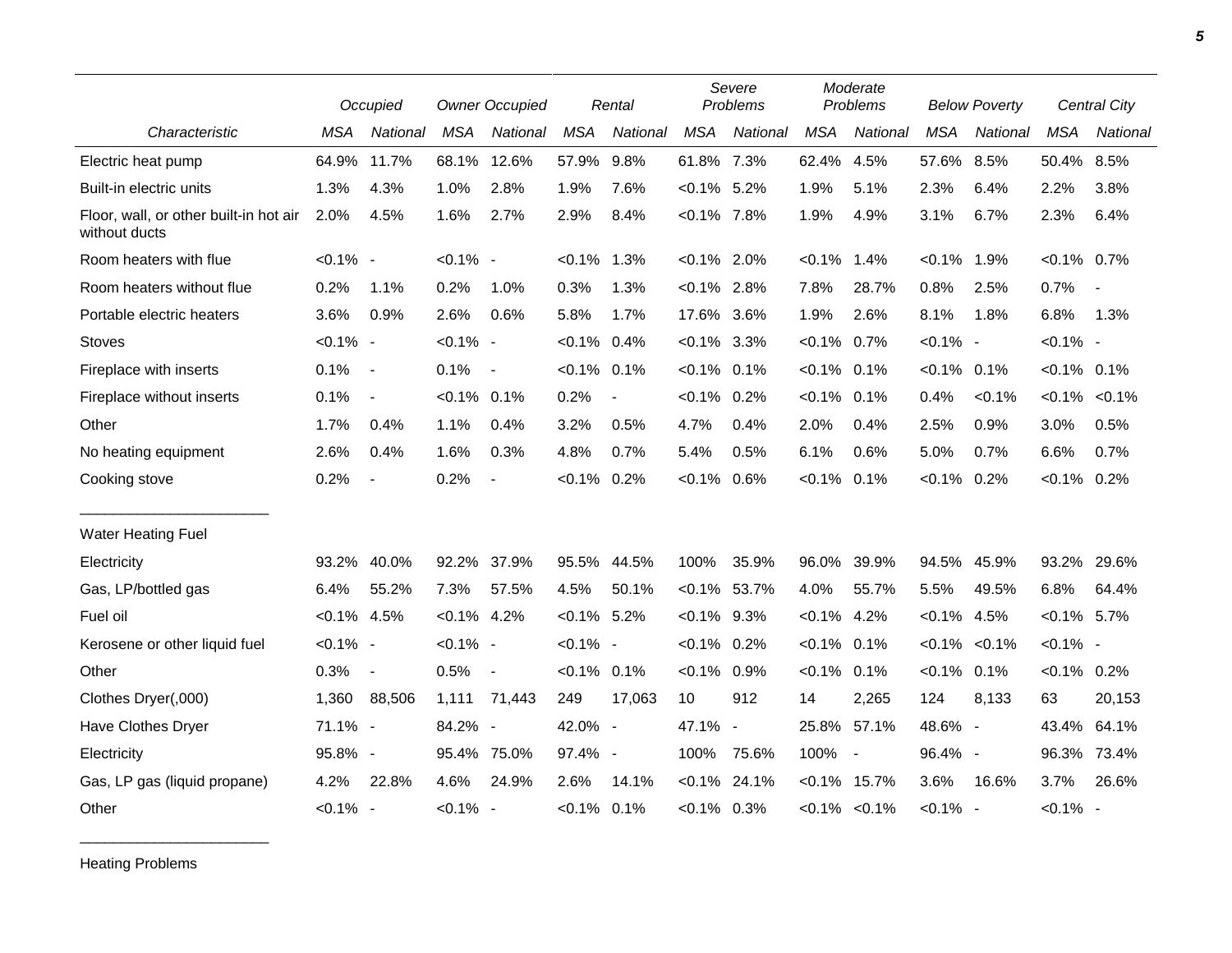|                                                             |                | Occupied                 |                | <b>Owner Occupied</b>    |            | Rental                   |                | Severe<br>Problems       |                | Moderate<br>Problems |                | <b>Below Poverty</b>     |                | <b>Central City</b> |  |
|-------------------------------------------------------------|----------------|--------------------------|----------------|--------------------------|------------|--------------------------|----------------|--------------------------|----------------|----------------------|----------------|--------------------------|----------------|---------------------|--|
| Characteristic                                              | MSA            | National                 | <b>MSA</b>     | National                 | <b>MSA</b> | National                 | <b>MSA</b>     | National                 | <b>MSA</b>     | <b>National</b>      | <b>MSA</b>     | National                 | <b>MSA</b>     | National            |  |
| Uncomfortably cold for 24 hours or 1.8%<br>more last winter |                | 8.8%                     | 1.4%           | 7.6%                     | 2.8%       | 11.7%                    | 5.6%           | 40.0%                    | 11.8%          | 18.9%                | 2.2%           | 13.4%                    | 3.8%           | 9.5%                |  |
| Heating equipment breakdowns                                | 0.2%           | 2.4%                     | 0.2%           | 2.0%                     | 0.3%       | 3.3%                     | 4.9%           | 29.6%                    | 1.9%           | 3.5%                 | $< 0.1\%$ 3.8% |                          | 0.7%           | 3.1%                |  |
| Other causes                                                | 1.4%           | 5.9%                     | 1.1%           | 5.5%                     | 2.1%       | 7.0%                     | $< 0.1\%$      | 11.4%                    | 8.3%           | 13.9%                | 2.1%           | 8.4%                     | 2.9%           | 5.8%                |  |
| Utility interruption                                        | $< 0.1\%$ 2.4% |                          | $< 0.1\%$      | 2.8%                     | $< 0.1\%$  | 1.7%                     | $< 0.1\%$ 2.3% |                          | $< 0.1\%$ 2.4% |                      | $< 0.1\%$      | 1.9%                     | $< 0.1\%$      | 1.3%                |  |
| Inadequate heating capacity                                 | 0.3%           | 1.0%                     | 0.3%           |                          | 0.2%       | 2.0%                     | $< 0.1\%$ 4.5% |                          | 2.3%           | 4.1%                 | $< 0.1\%$      | 2.0%                     | $< 0.1\%$      | 1.6%                |  |
| Inadequate insulation                                       | 0.2%           | 0.8%                     | 0.1%           | 0.5%                     | 0.5%       | 1.6%                     | $< 0.1\%$ 2.7% |                          | 2.1%           | 3.8%                 | 0.8%           | 2.0%                     | 0.7%           | 1.1%                |  |
| Cost of heating                                             | 0.3%           | 0.9%                     | 0.2%           | 0.9%                     | 0.4%       | 0.8%                     | $< 0.1\%$ 1.4% |                          | 4.3%           | 2.8%                 | 0.9%           | 1.6%                     | 1.4%           | 1.0%                |  |
| Other                                                       | 0.6%           | 1.4%                     | 0.4%           | 1.1%                     | 1.1%       | 1.9%                     | $< 0.1\%$ 3.4% |                          | <0.1%          | 3.7%                 | 0.4%           | 2.3%                     | 0.8%           | 1.3%                |  |
| SELECTED PHYSICAL<br><b>PROBLEMS</b>                        |                |                          |                |                          |            |                          |                |                          |                |                      |                |                          |                |                     |  |
| Severe Physical Problems(,000)                              | 21             | 1,806                    | 10             | 729                      | 11         | 1,077                    | 21             | 1,806                    |                |                      | $\overline{7}$ | 469                      | $\sqrt{5}$     | 755                 |  |
| Severe physical problems                                    | 1.1%           | 1.6%                     | 0.7%           | $\blacksquare$           | 1.8%       | 3.1%                     | 100%           | $\overline{\phantom{a}}$ |                |                      | 2.6%           | 3.3%                     | 3.6%           | 2.4%                |  |
| Plumbing                                                    | 1.0%           |                          | 0.7%           |                          | 1.5%       | 2.0%                     | 89.7% 69.7%    |                          |                |                      | 2.2%           | $\overline{\phantom{a}}$ | 2.9%           | 1.7%                |  |
| Heating                                                     | 0.1%           | 0.4%                     | $< 0.1\%$      | 0.2%                     | 0.2%       | 0.9%                     | 4.9%           | 25.6%                    |                |                      | $< 0.1\%$      | $0.8\%$                  | $< 0.1\%$      | 0.6%                |  |
| Electric                                                    | $< 0.1\%$ -    |                          | $< 0.1\%$ 0.1% |                          | $< 0.1\%$  | $\sim$                   | $< 0.1\%$ 2.7% |                          |                |                      | $< 0.1\%$ 0.1% |                          | $< 0.1\%$ -    |                     |  |
| Hallways                                                    | $< 0.1\%$ 0.0% |                          | $< 0.1\%$ 0.0% |                          | $< 0.1\%$  | 0.0%                     | $< 0.1\%$      | 0.0%                     |                |                      | $< 0.1\%$      | $0.0\%$                  | $< 0.1\%$ 0.0% |                     |  |
| Upkeep                                                      | 0.1%           | $\blacksquare$           | $< 0.1\%$ -    |                          | 0.2%       | $\overline{\phantom{a}}$ | 5.4%           | 4.3%                     |                |                      | 0.4%           | $\overline{\phantom{a}}$ | 0.8%           | 0.1%                |  |
| Moderate Physical Problems(,000)                            | 54             | 3,965                    | 17             | 1,565                    | 36         | 2,401                    |                |                          | 54             | 3,965                | 17             | 1,081                    | 10             | 1,549               |  |
| Moderate physical problems                                  | 2.8%           | 3.6%                     | 1.3%           | 2.1%                     | 6.1%       | $\overline{a}$           |                |                          | 100%           | $\blacksquare$       | 6.8%           | $\blacksquare$           | 6.7%           | 4.9%                |  |
| Plumbing                                                    | 0.5%           | 0.2%                     | 0.3%           | 0.1%                     | 0.7%       | 0.3%                     |                |                          | 16.0% 4.7%     |                      | 0.8%           | 0.3%                     | 0.7%           | 0.2%                |  |
| Heating                                                     | 0.2%           | 1.0%                     | 0.2%           | 1.0%                     | 0.3%       | 1.2%                     |                |                          | 7.8%           | 28.7%                | 0.8%           | 2.3%                     | 0.7%           | $\blacksquare$      |  |
| Upkeep                                                      | 1.2%           | $\blacksquare$           | 0.3%           | $\overline{\phantom{a}}$ | 3.3%       | $\overline{\phantom{a}}$ |                |                          | 43.8% -        |                      | 3.4%           | $\overline{\phantom{a}}$ | 0.8%           | 2.5%                |  |
| Hallways                                                    | $< 0.1\%$ 0.0% |                          | $< 0.1\%$      | 0.0%                     | $< 0.1\%$  | 0.0%                     |                |                          | $< 0.1\%$ 0.0% |                      | $< 0.1\%$      | $0.0\%$                  | $< 0.1\%$      | $0.0\%$             |  |
| Kitchen                                                     | 1.0%           | $\overline{\phantom{a}}$ | 0.6%           | $\overline{\phantom{a}}$ | 2.0%       | $\overline{\phantom{a}}$ |                |                          | 36.3% -        |                      | 1.8%           | 2.3%                     | 4.6%           | 1.5%                |  |

\_\_\_\_\_\_\_\_\_\_\_\_\_\_\_\_\_\_\_\_\_\_\_